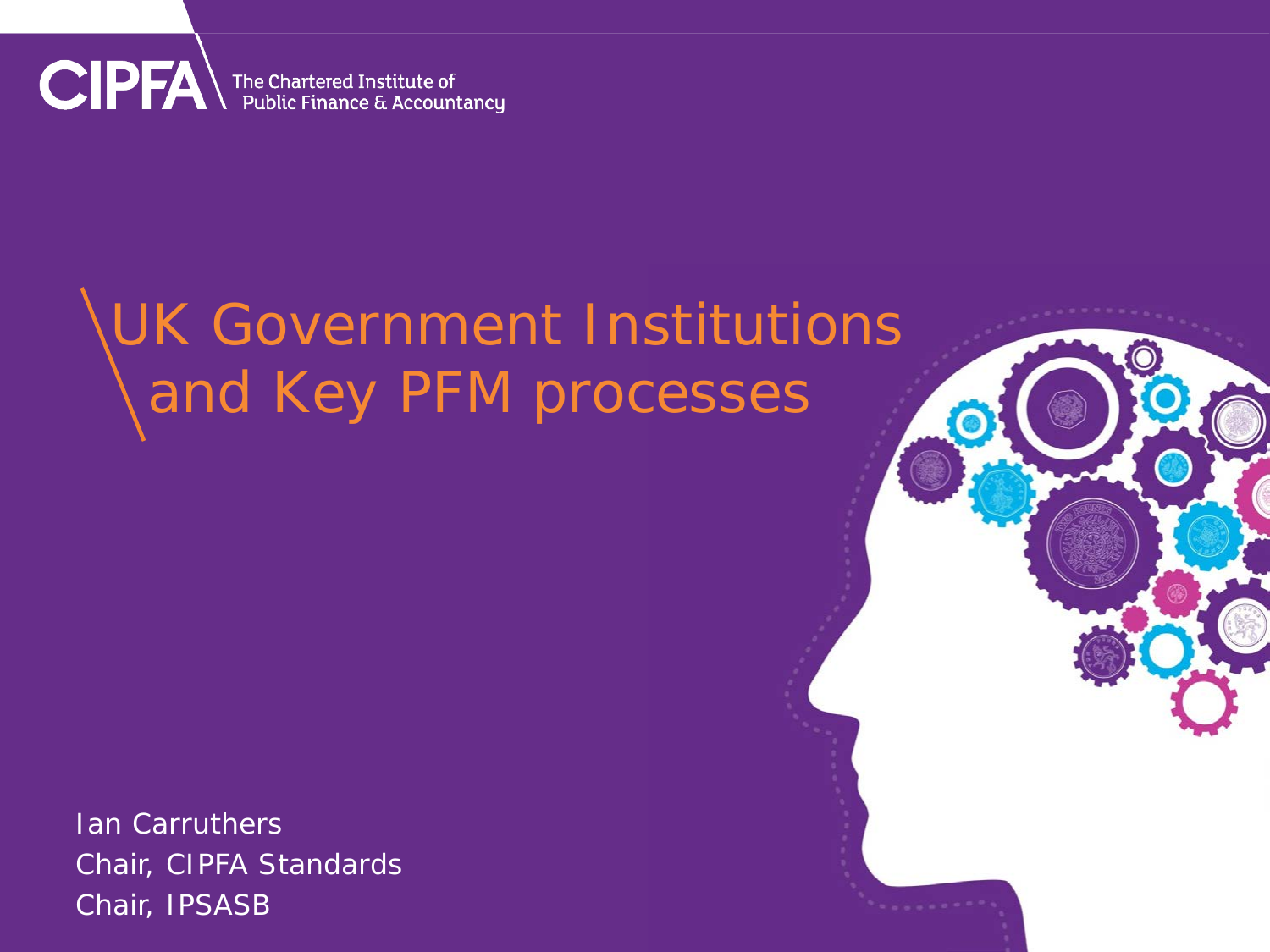# UK: Historically a financial world leader

**Corporate:** 

- ̶ Company structures and audit
- ̶ Professional accountancy organisations
- ̶ Corporate governance
- ̶ Financial reporting
- **Public sector:** 
	- Exchequer and Audit Departments Act 1866 (Consolidated Fund and Public Accounts Committee)
	- ̶ New Public Management early adopter (1990s+)
- But has the UK maintained its leadership in public finance?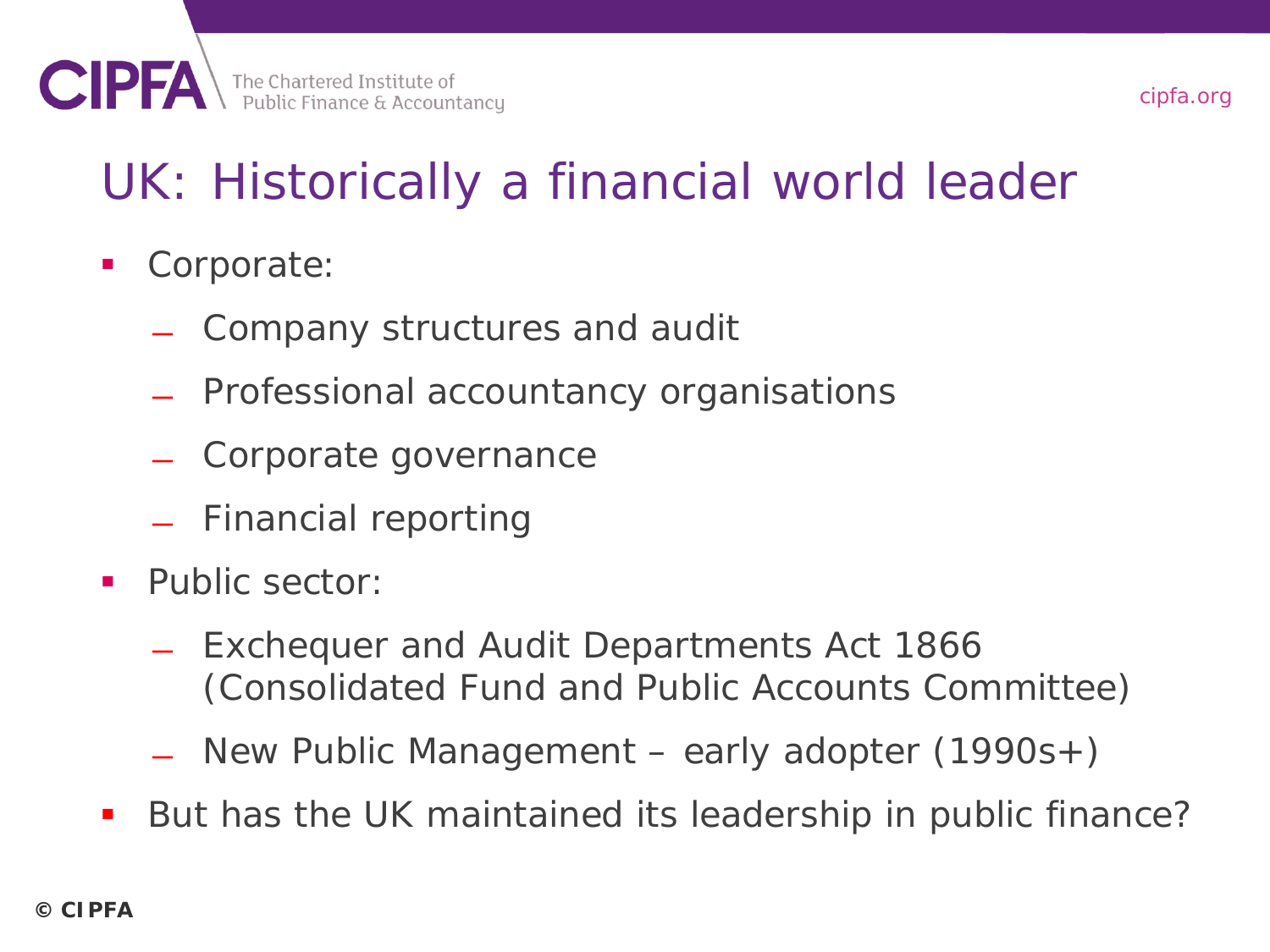#### Delivering Excellent Public Finance: CIPFA's 'Whole System Approach' to PFM

- **Firamework supporting development of effective PFM at** country, region/sector and entity levels
- Holistic model complementing existing assessment tools
- Emphasises need for improvement across the system no one initiative on its own is sufficient
- **Recognises there are checks and balances in every** system – they must act together to make PFM effective

The whole is more than the sum of the parts

cipfa.org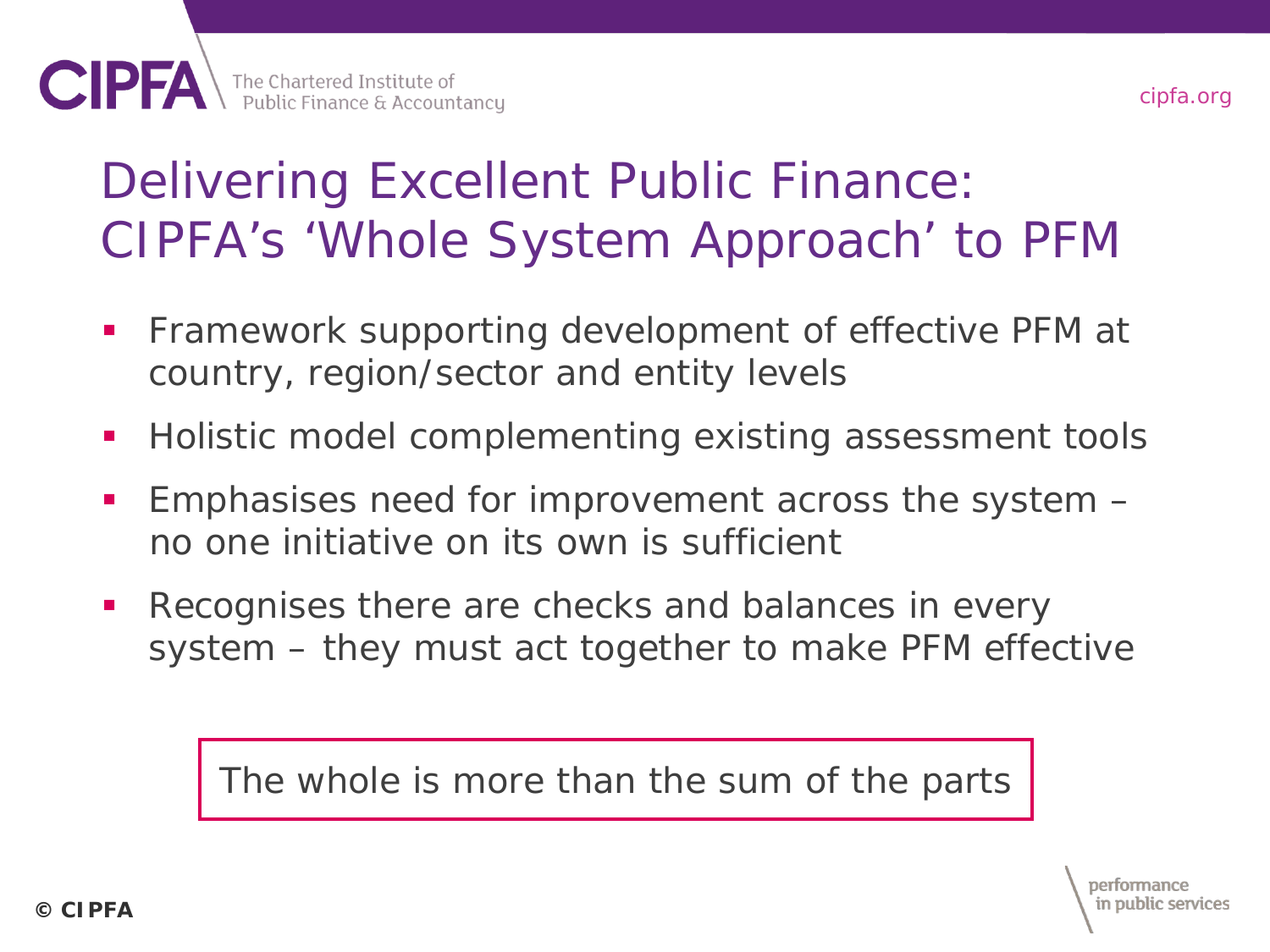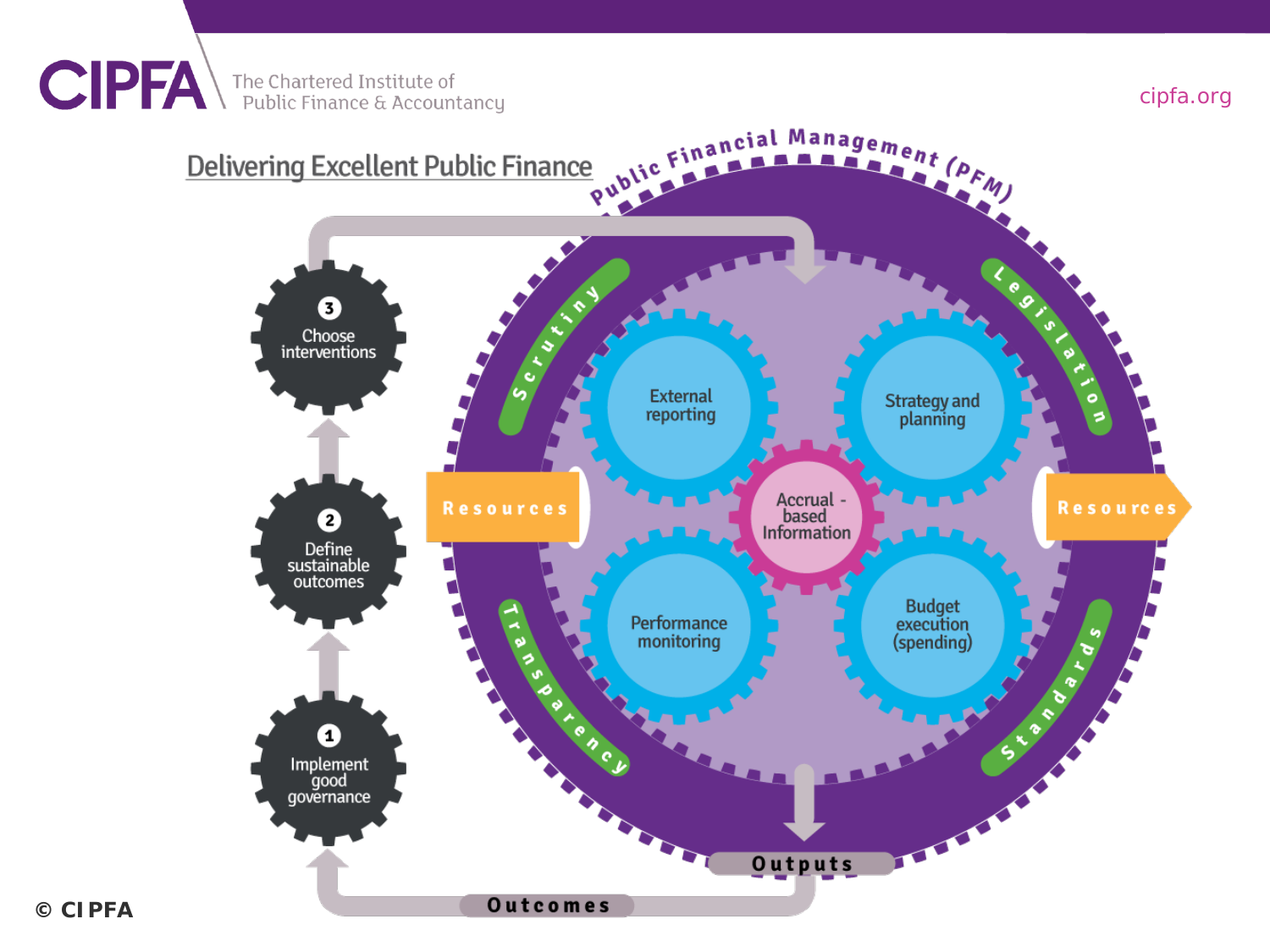#### UK Delivering Excellent Public Finance? (1): Accrual-based information

- Accrual-based accounting and budgeting for government departments
- $\checkmark$  Accrual-based Parliamentary appropriations
- Consolidated WGA for whole public sector
- WGA data used for Government Finance Statistics / macroeconomic decision-making

#### BUT:

- X Fiscal framework still based on net debt and GFS current budget measures – no balance sheet targets
- X Delays in WGA publication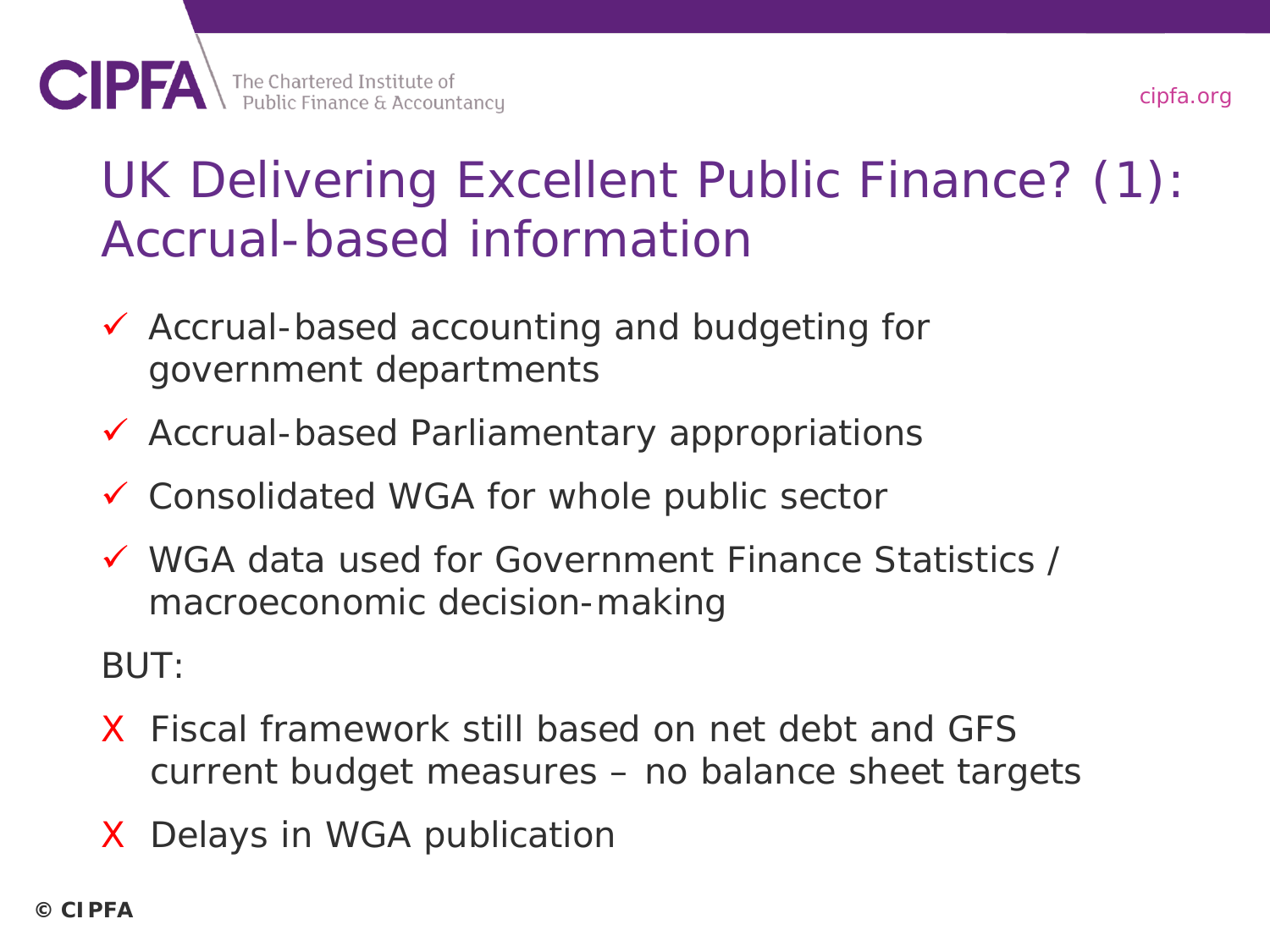## UK Delivering Excellent Public Finance? (2): Strategy & planning / budget execution

- $\checkmark$  Fiscal rules
- $\checkmark$  Spending Reviews / multi-year spending targets
- $\checkmark$  Separate current and capital budgets
- $\checkmark$  Alignment of Parliamentary estimates, departmental budgets and financial statements

BUT:

- X General lack of cost data
- X Output and outcome targets not consistently used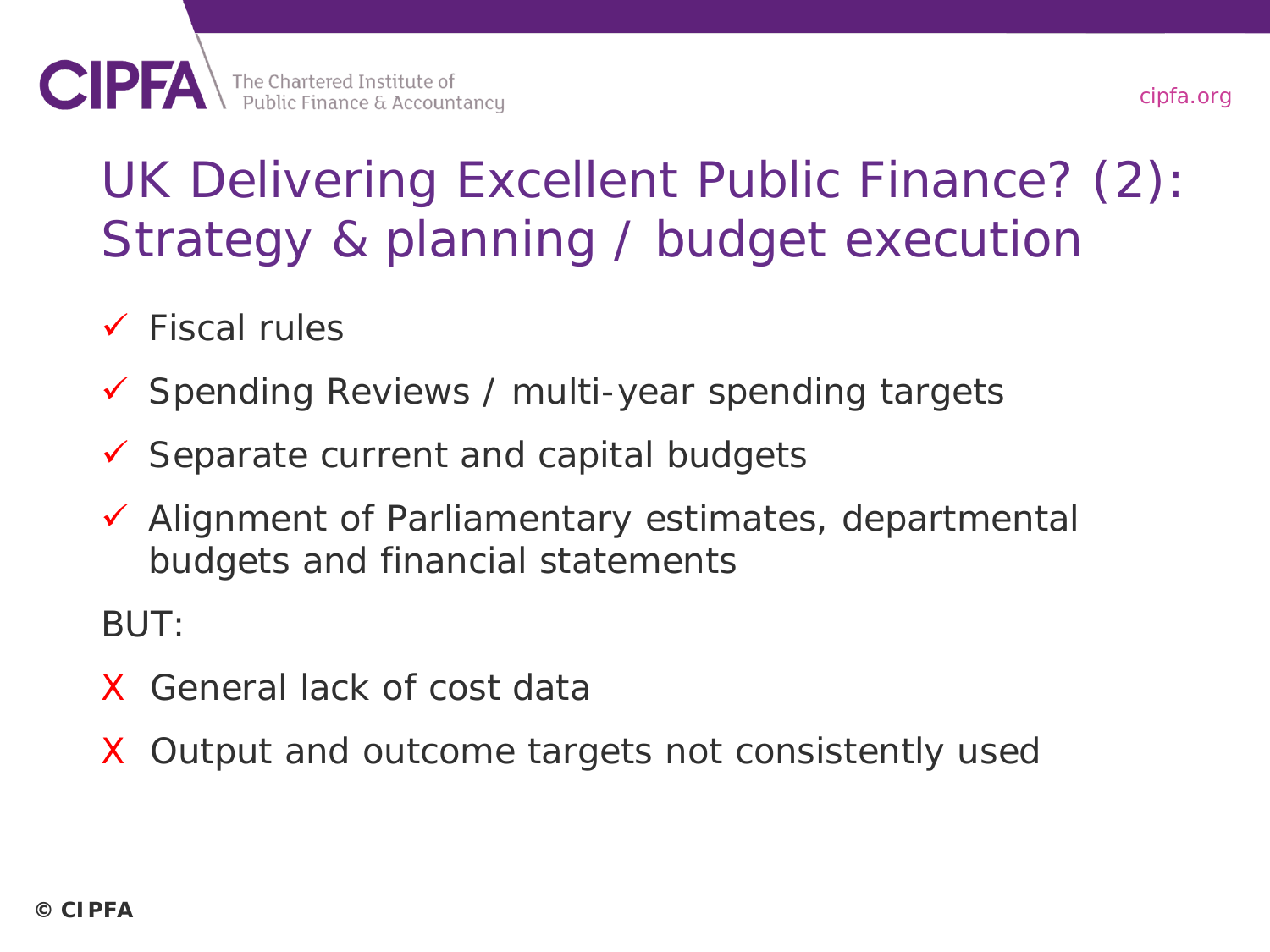#### UK Delivering Excellent Public Finance? (3): Performance monitoring / external reporting

- $\checkmark$  In-year-monitoring on accrual basis
- $\checkmark$  Increasing departmental board focus
- $\checkmark$  Annual and mid-year reporting
- Accounts audited by independent National Audit Office BUT:
- X No WGA in-year reports
- X 6 major WGA qualifications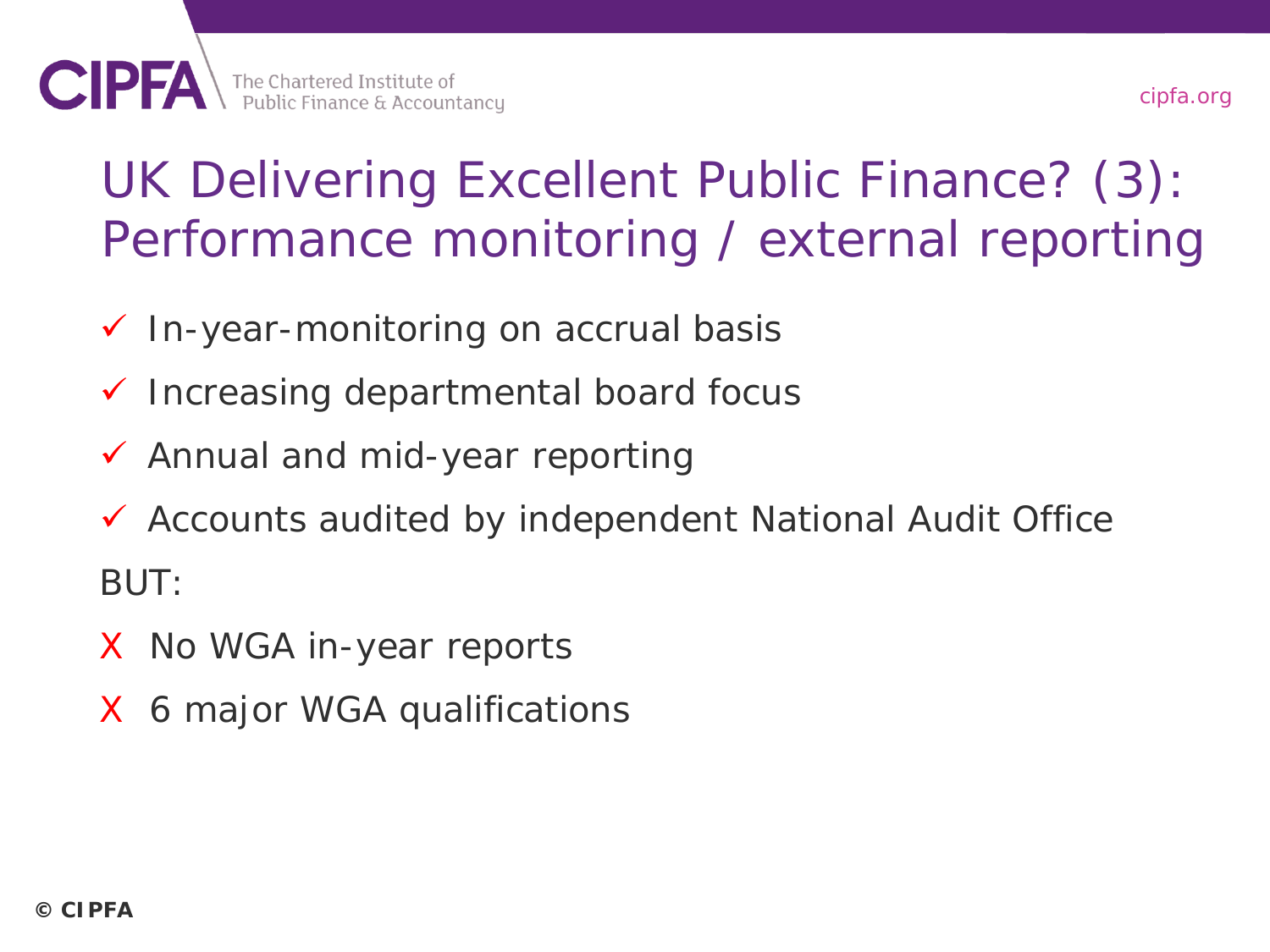#### UK Delivering Excellent Public Finance? (4): Legislation and standards

- Legislation covering core financial framework and reporting requirements
- $\checkmark$  IFRS-based reporting
- 95% IPSAS compliance

BUT:

- X No requirement for WGA budget / targets
- X 'IFRS adapted as necessary for the public sector' rather than direct IPSAS adoption
- X Scope to cut more clutter / differential reporting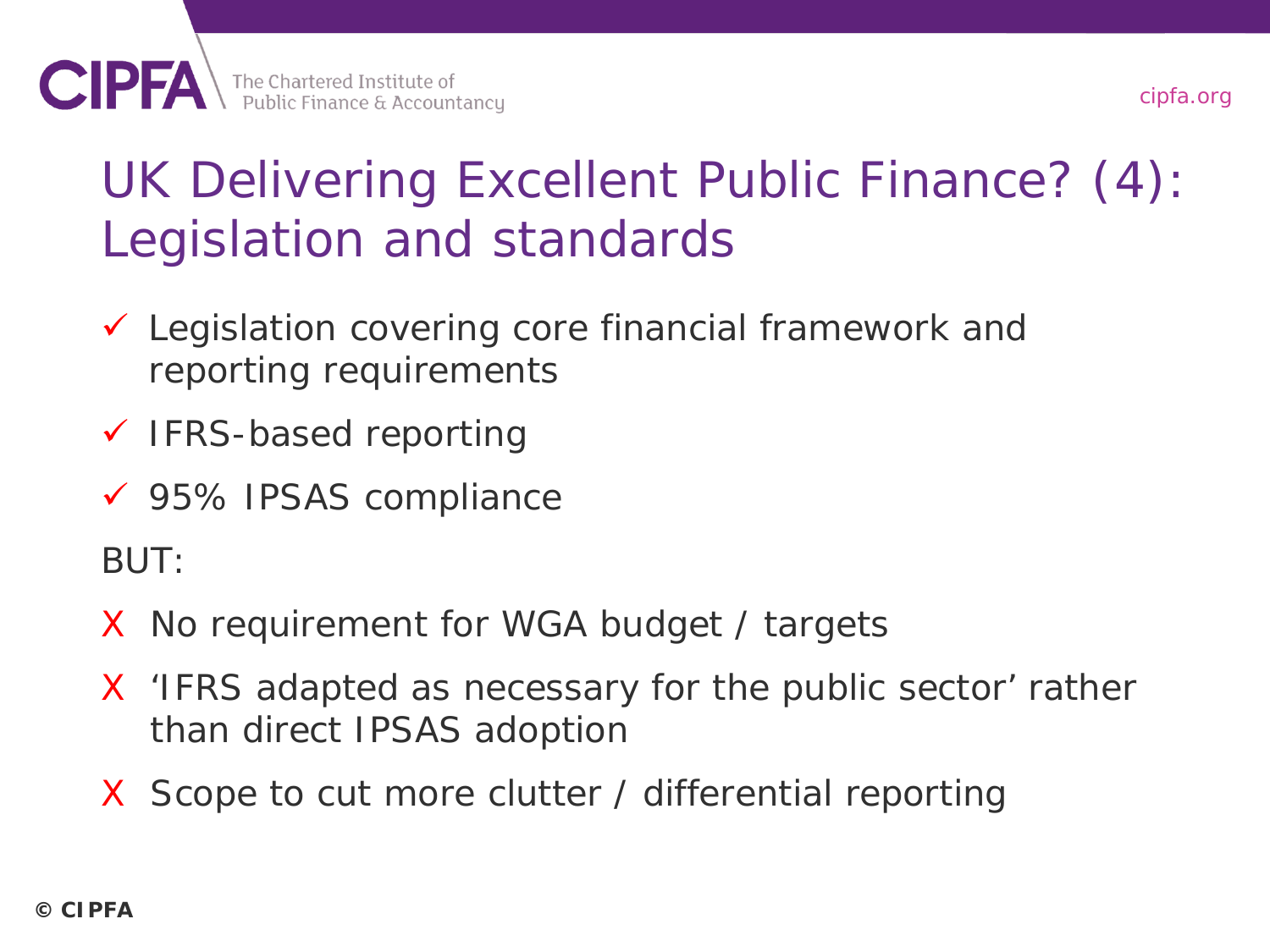## UK Delivering Excellent Public Finance? (5): Transparency / scrutiny

- Fiscal Sustainability Report (50 year forward projections) published annually by independent OBR
- $\checkmark$  All expenditure over £500 published on-line
- Accrual accounts laid before Parliament
- $\checkmark$  Parliamentary Scrutiny Unit

BUT:

- X Disconnect between budget documents and outturn WGA
- X How interested is Parliament?
- X Ability to scrutinise VFM?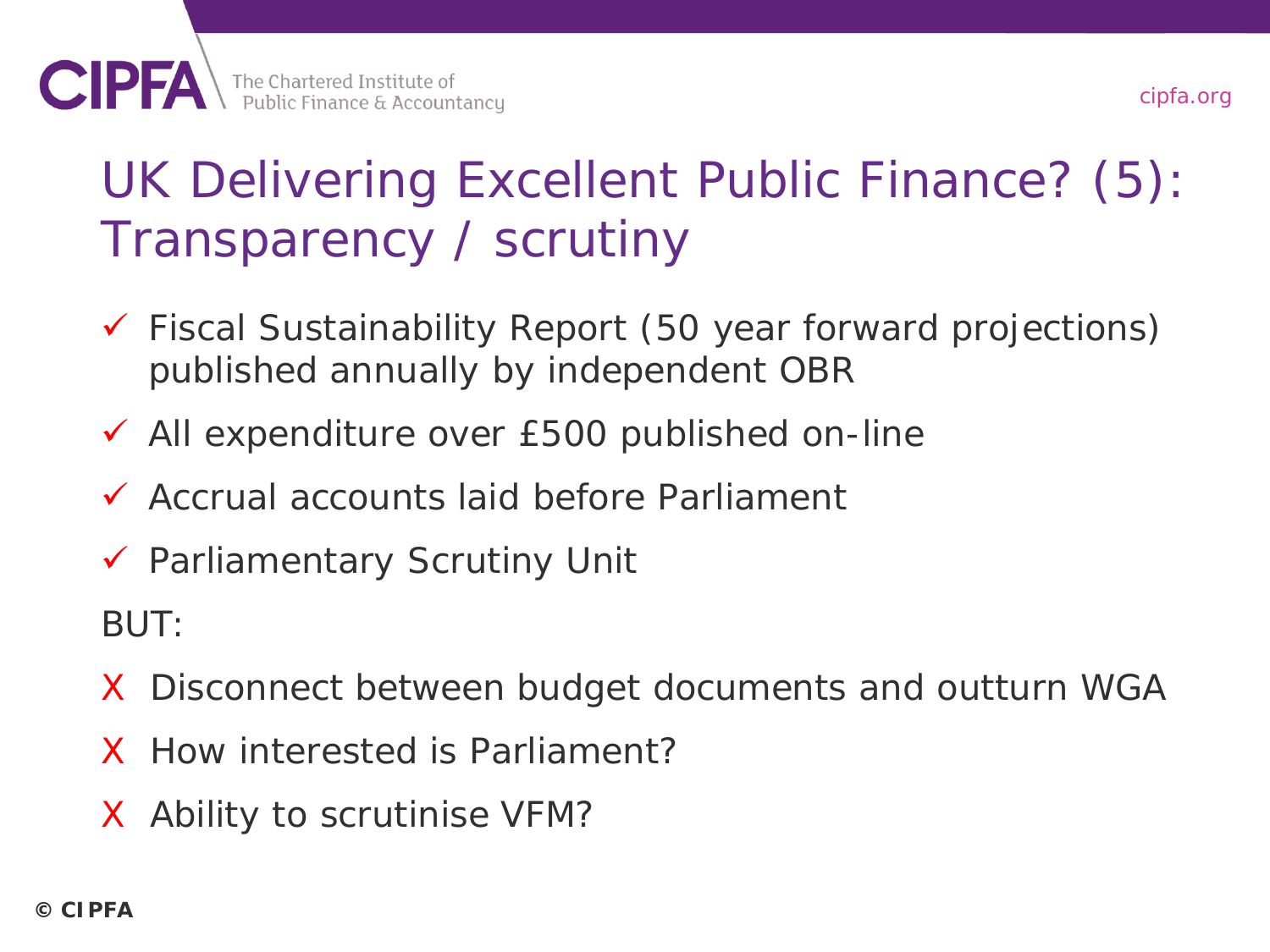

#### UK OBR Fiscal Sustainability Reports: Financially sustainable outputs and outcomes?



the people in public finance

cipfa.org